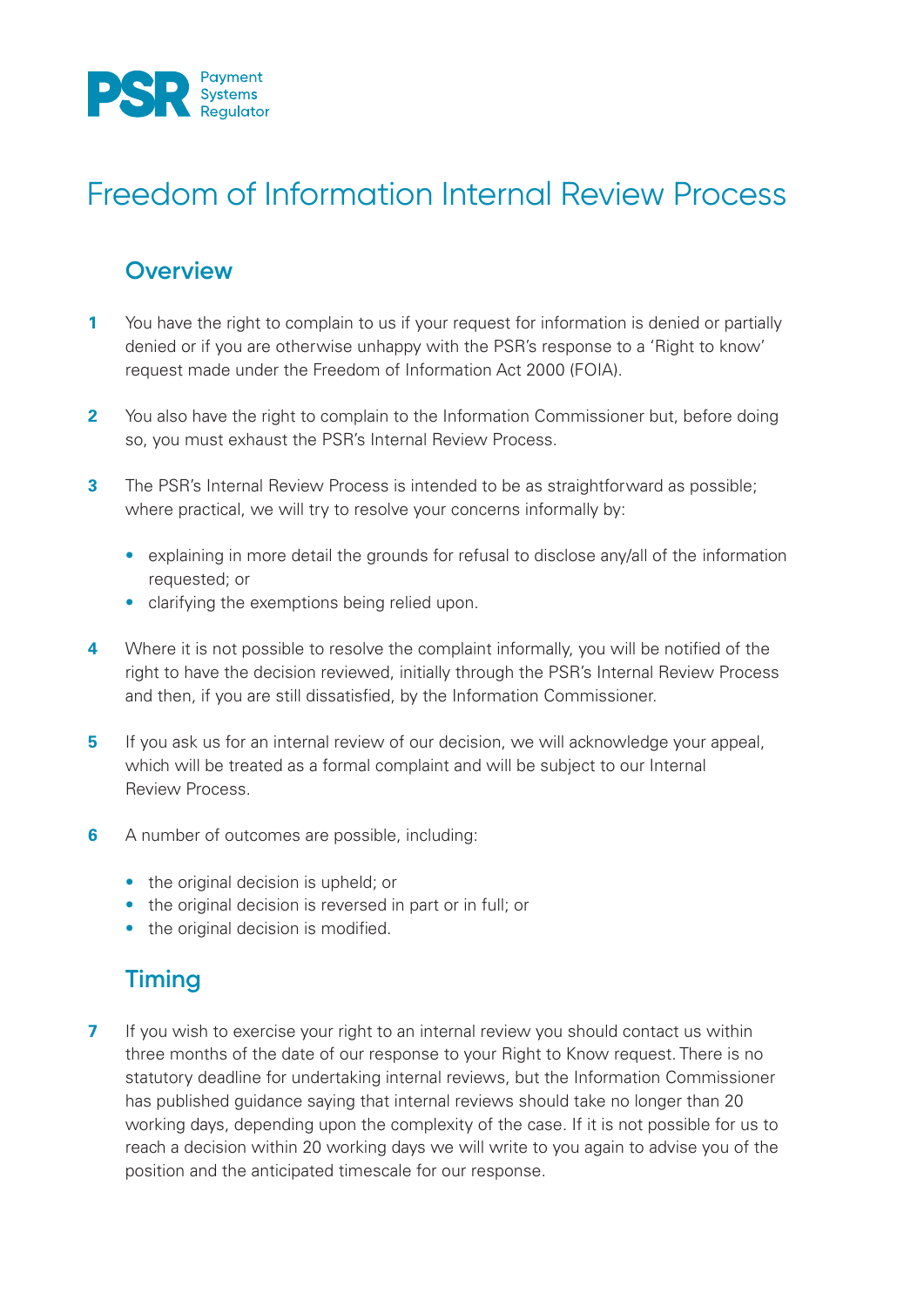### **Internal Review Process**

- **8** Requests for internal review will be handled on behalf of the PSR by the FCA's Information Access Team, which will be responsible for reviewing the decision and the material (if held). PSR staff may also be involved before reaching a decision.
- **9** The final decision will be made by the FCA's Internal Reviewer or another senior member of staff who was not involved in making the original decision.
- **10** As part of the process, we will consider whether:
	- FOIA has been properly applied, in particular, whether the information requested genuinely falls within the exemption(s) cited and (where relevant) whether the balance of the public interests favours not permitting disclosure;
	- there have been any developments since the original response, including any points made by you when making your complaint, that should alter our approach;
	- it is possible to provide any further information to you; and
	- there are any lessons for handling future cases.
- **11** If the original decision is reversed, you will be informed and either sent the information requested or notified of the date by which you may expect to receive the information.
- **12** If the outcome of the review is that the original decision is upheld or to release more of the information requested, but not all of it, you will be notified in writing and we will explain why, referring to the relevant exemption(s), and advising you of your right to appeal further to the Information Commissioner.

## **Role of the Information Commissioner**

- **13** FOIA is enforced by the Information Commissioner. The Information Commissioner is the UK's independent authority set up to uphold information rights in the public interest, promoting openness by public bodies and data privacy for individuals.
- **14** Complaints about decisions made under FOIA by public authorities, including the PSR, can be made to the Information Commissioner (after internal review) for a decision on whether the PSR has dealt with the request in accordance with FOIA. In particular, the Information Commissioner will consider whether:
	- an exemption has been properly applied and (where relevant) whether the public interest balancing exercise has been properly carried out;
	- the time taken by the public authority to comply was reasonable; and
	- the correspondence complies with statutory requirements.